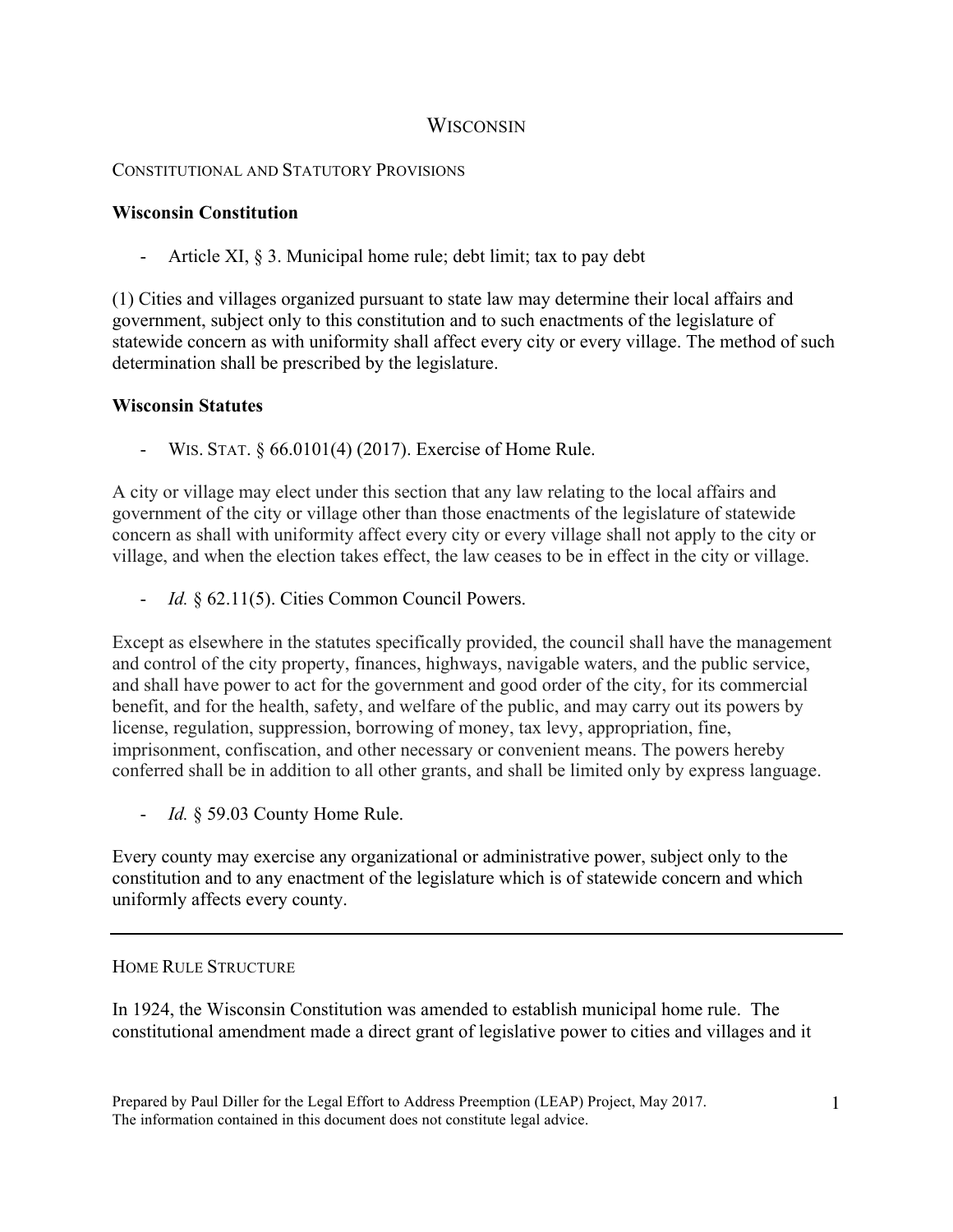limited the powers of the legislature.<sup>1</sup> The legislature has supplemented the constitutional home rule provision with statutory grants of authority, as articulated in WIS. STAT. § 62.115.

#### LIMITED IMMUNITY FROM STATE PREEMPTION

Wisconsin's constitutional and statutory combination establishes a two-track approach to preemption. The short of it is that the legislature can preempt any local enactment that it wants, but the constitution may constrain the way in which it preempts. For charter ordinances and ordinances related to "local affairs and government," preemption must be "uniform" as to all cities or must relate to a statewide concern.<sup>2</sup> Facial uniformity is sufficient.<sup>3</sup> With respect to matters of statewide concern, cities enjoy broad presumptive powers under the statutory grant of the police power,<sup>4</sup> but the state legislature may preempt in any manner.<sup>5</sup> Wisconsin courts recognize implied preemption where the challenged ordinance is logically inconsistent with state legislation or infringes on "the spirit of a state law or general policy of the state."<sup>6</sup>

The case law on the distinction between local and statewide affairs, while voluminous, is relatively unimportant these days.<sup>7</sup> Older Wisconsin decisions were more inclined to protect "local matters," thus making the distinction more important then.<sup>8</sup> Recent decisions have either found a "statewide interest" in state legislation preempting local law, or have found that the state legislature acted uniformly, either of which is now sufficient to preempt even "local concerns." Prominent cases include the affirmance of preemption of municipal employee residence requirements<sup>9</sup> and local retirement benefits.<sup>10</sup> In each of these cases, more than one justice disagreed with the majority's interpretation of the Home Rule Amendment and argued for more

<sup>&</sup>lt;sup>1</sup> See State v. City of Milwaukee, 209 N.W. 860, 861 (Wis. 1926) (analyzing home rule amendment passed two

years earlier). 2 Black v. City of Milwaukee, 882 N.W.2d 333, 337 (Wis. 2016); *but see id.* at 354 (Rebecca Bradley, J., concurring) (arguing that under Home Rule Amendment, preemptive legislation must relate to statewide concern *and* apply uniformly).<br><sup>3</sup> *Id.* at 336.<br><sup>4</sup> *E.g.*, Metro. Mil. Ass'n of Commerce, Inc. v. City of Milwaukee, 798 N.W.2d 287 (Wis. 2011) (upholding

Milwaukee paid sick leave ordinance before state expressly preempted).

<sup>5</sup> *See* Wis. Ass'n of Food Dealers v. City of Madison, 293 N.W.2d 540, 543 (Wis. 1981) ("Because the statewide concern is paramount, Madison's power to adopt an ordinance in this area must come from a source other than the home-rule amendment . . . ."); WIS. STAT.  $\S$ § 66.0101(4); 62.11(5) (2017).

<sup>6</sup> Local Union No. 487, IAFF-CIO v. City of Eau Claire, 433 N.W.2d 578, 580 (Wis. 1989) (citing *Wis. Ass'n of* 

*Food Dealers*, 97 Wis. 2d at 432-33).<br><sup>7</sup> For an example of a state supreme court case wrestling with the statewide-local distinction, see State ex rel.<br>Michalek v. LeGrand, 253 N.W.2d 505, 507-08 (Wis. 977).

 $^8$  E.g., State v. City of Milwaukee, 209 N.W. 860, 863 (Wis. 1926) (finding that a state law limiting the height of buildings in first-class cities to 125 feet was a local affair under the home rule constitutional amendment and, as a result, the city of Milwaukee could exempt itself from that state law by adopting a charter ordinance to that effect).<br><sup>9</sup> Black, 882 N.W.2d at 338 (concluding that legislature "uniformly" preempted local residency require such requirements amounted to "local concerns");

<sup>&</sup>lt;sup>10</sup> Madison Teachers, Inc. v. Walker, 851 N.W.2d 337 (Wis. 2014) (upholding statewide prohibition on first-class cities' contributing to municipal employees' retirement accounts because state law addressed area that was "primarily" of "statewide concern").

Prepared by Paul Diller for the Legal Effort to Address Preemption (LEAP) Project, May 2017. The information contained in this document does not constitute legal advice.